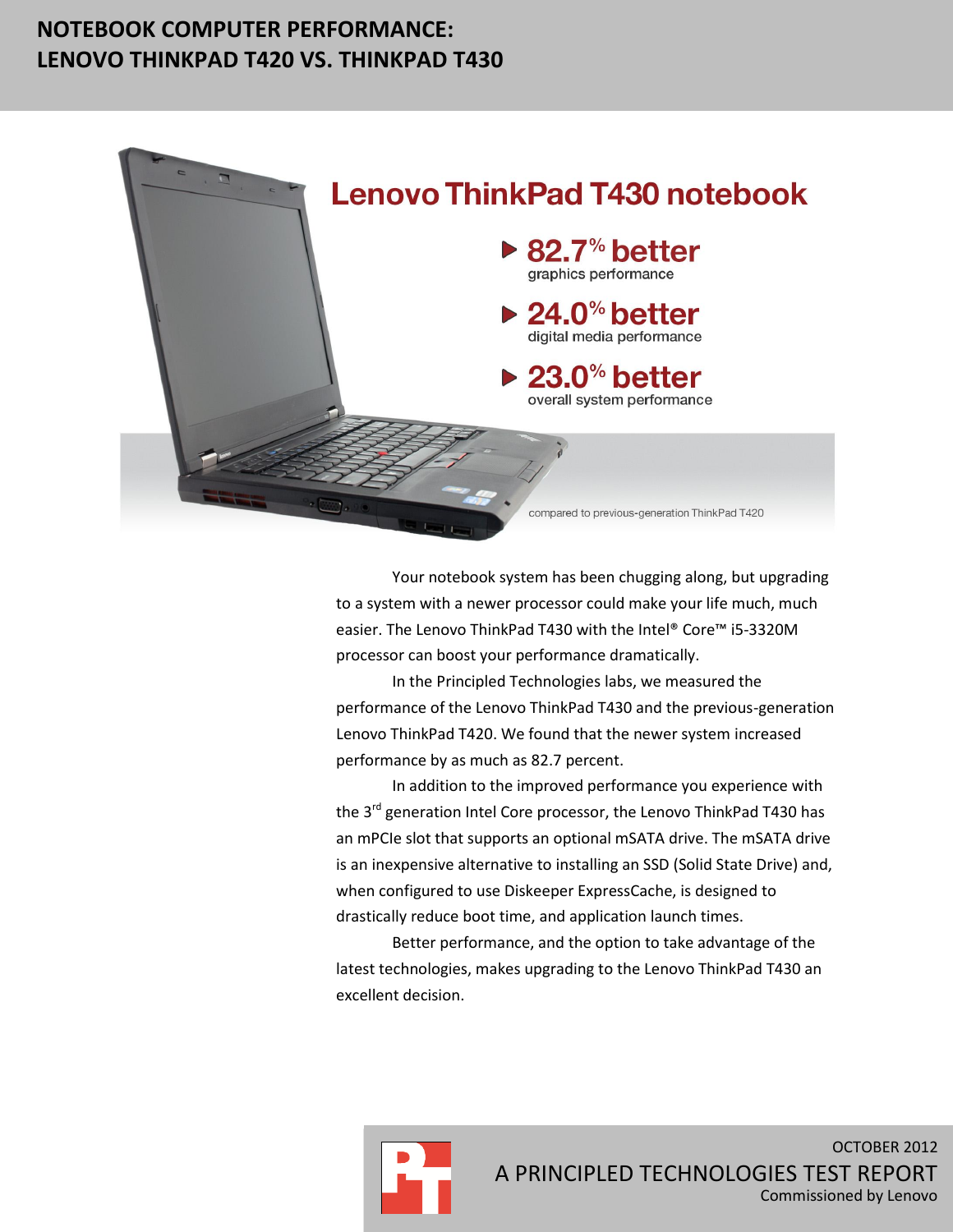## **BETTER PERFORMANCE**

Thanks to its Intel Core i5-3320M processor, The Lenovo ThinkPad T430 delivers strong performance to keep up with your demands, which lets you be more productive wherever you're working. We used three industry-standard benchmarks to compare the

Lenovo ThinkPad T430 to the previous-generation Lenovo ThinkPad T420. Across the board, the newer ThinkPad delivered better performance.

For detailed system configuration information, se[e Appendix A.](#page-6-0) For detailed steps on how we tested, see [Appendix B](#page-9-0) and [Appendix C.](#page-9-0)

## **Graphics performance**

The graphics performance of a notebook system can greatly affect how responsive and usable that system in. Figures 1 and 2 show the graphics performance of the two systems using the industrystandard 3DMark Vantage 1.1.0 benchmark. On this benchmark, the Intel Core i5-3320M processor-based Lenovo ThinkPad T430 delivered 82.7 percent better graphics performance than the ThinkPad T420.



| 3DMark Vantage 1.1.0 graphics performance |                                |                             |                          |
|-------------------------------------------|--------------------------------|-----------------------------|--------------------------|
|                                           | <b>Lenovo ThinkPad</b><br>T420 | <b>Lenovo ThinkPad T430</b> | Percentage<br>difference |
| <b>3DMark Score</b>                       | 1,743                          | 3,185                       | 82.7%                    |
| <b>Graphics Score</b>                     | 1,371                          | 2,585                       | 88.5%                    |
| <b>CPU Score</b>                          | 9,328                          | 10,481                      | 12.4%                    |

**Figure 2: Median 3DMark graphics performance benchmark results for the two systems. Higher numbers are better.**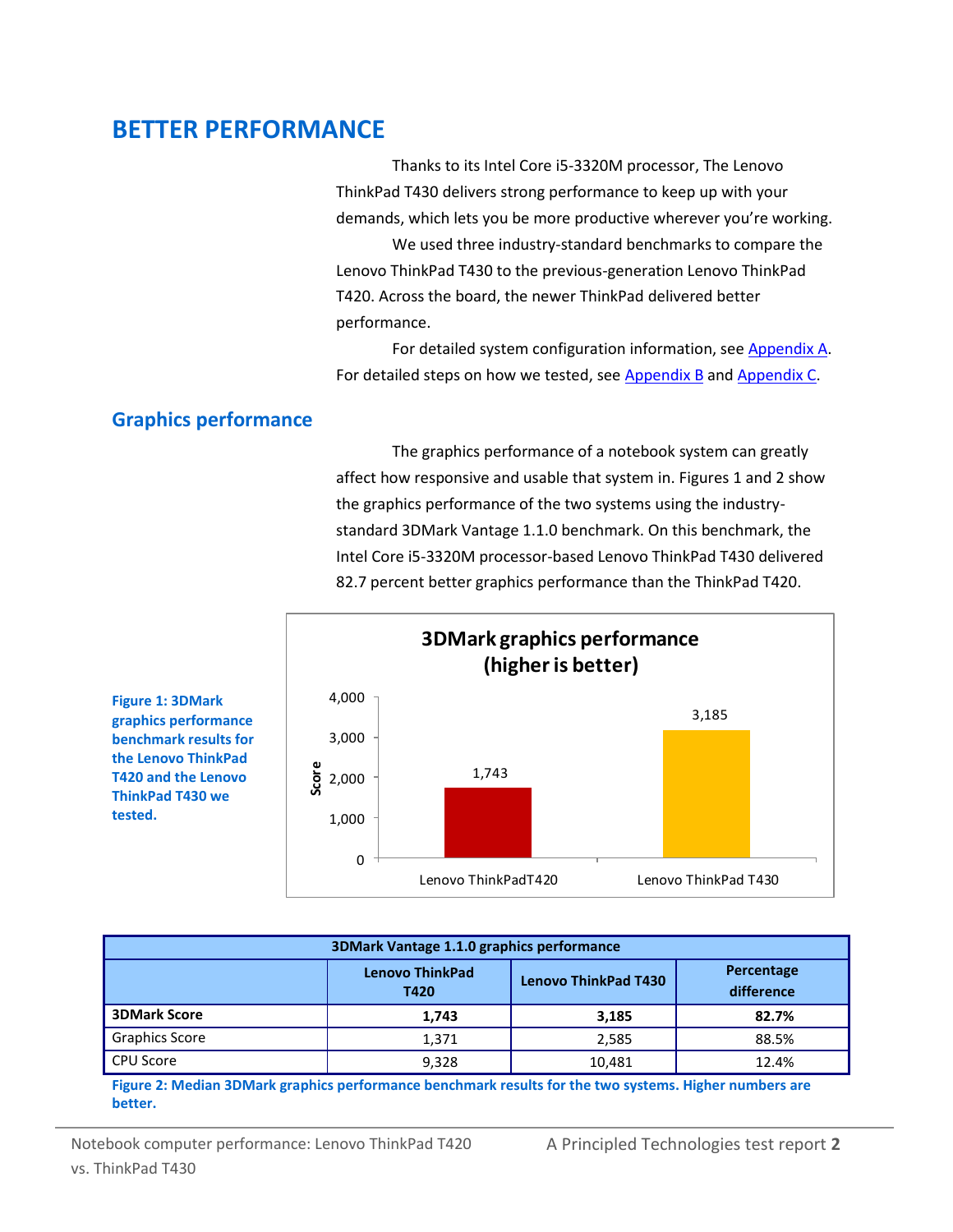## **Digital media performance**

It's important to know that the system you use can handle the types of tasks you use it for – from organizing your photos, videos, and music to editing your media. HDXPRT tests the media-handling capabilities of a system using real-world tasks that the average user would actually do.

Figure 3 shows the overall HDXPRT Create HD Score for the two systems and Figure 4 presents detailed benchmark results. The Intel Core i5-3320M processor-based Lenovo ThinkPad T430 outperformed the Lenovo ThinkPad T420 by 24.0 percent, indicating it would be better able to meet a number of media creation and manipulation demands.



**Figure 3: HDXPRT 2012 Create HD scores for the Lenovo ThinkPad T420 and the Lenovo ThinkPad T430 we tested.**

| <b>HDXPRT 2012 performance</b>              |                        |                        |            |
|---------------------------------------------|------------------------|------------------------|------------|
|                                             | <b>Lenovo ThinkPad</b> | <b>Lenovo ThinkPad</b> | Percentage |
|                                             | T420                   | T430                   | difference |
| <b>Create HD Score (higher is better)</b>   | 150                    | 186                    | 24.0%      |
| Media Organizer - minutes (lower is better) | 6.36                   | 5.43                   | 14.6%      |
| Media Creator - minutes (lower is better)   | 14.19                  | 11.56                  | 18.5%      |
| Photo Blogger - minutes (lower is better)   | 10.23                  | 8.18                   | 20.0%      |
| Video Producer - minutes (lower is better)  | 3.67                   | 2.45                   | 33.2%      |
| Music Maker - minutes (lower is better)     | 2.84                   | 2.63                   | 7.4%       |

**Figure 4: HDXPRT 2012 performance scores for the two systems. A higher overall Create HD Score is better, but lower category scores are better.**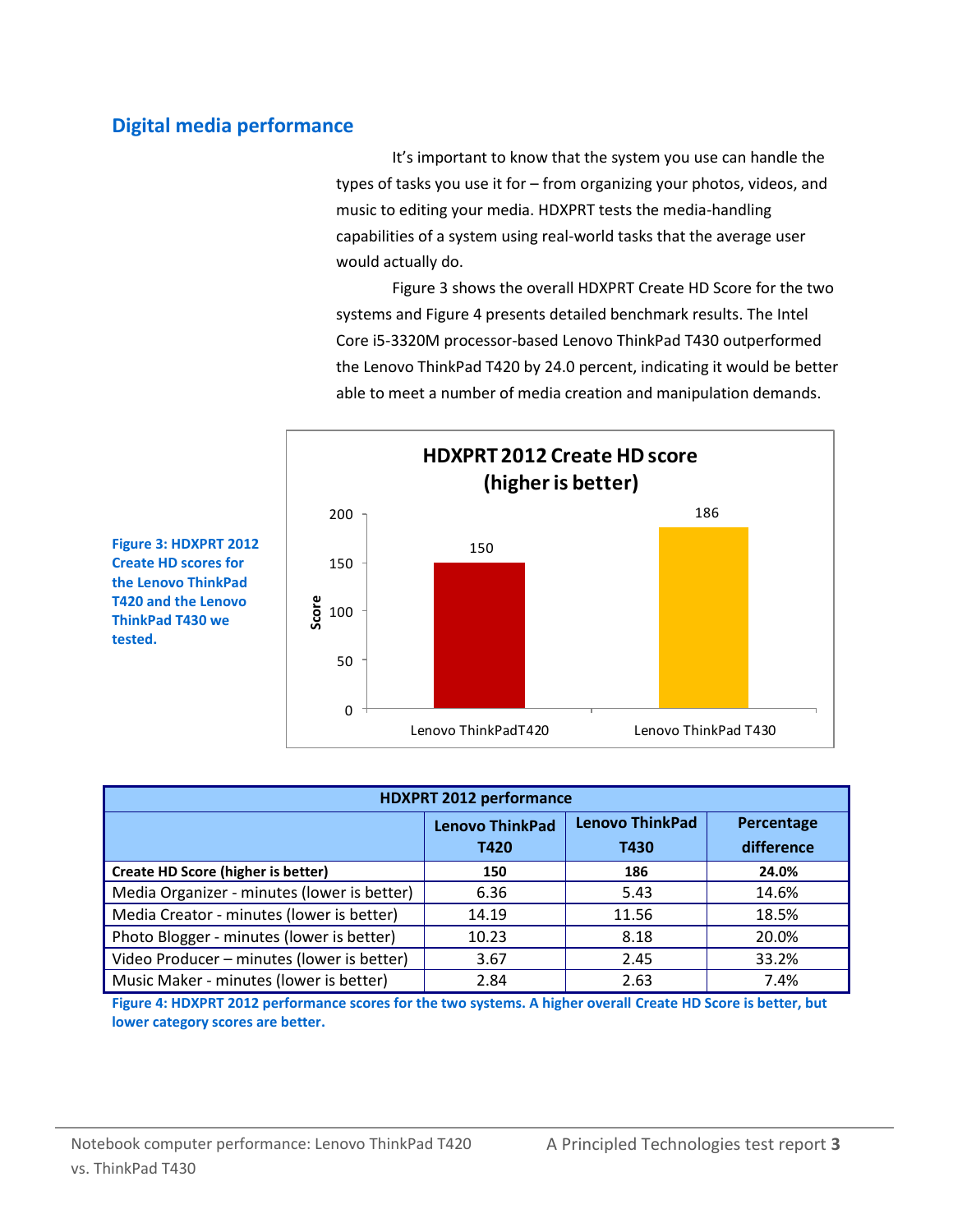## **Overall system performance**

BAPCo® SYSmark® 2012 tests the performance of systems in a number of different areas to determine overall performance. Figure 5 shows the overall SYSmark 2012 score for the two systems and Figure 6 presents detailed benchmark results. The Intel Core i5-3320M processor-based Lenovo ThinkPad T430 outperformed the Lenovo ThinkPad T420 by 23.0 percent.



**Figure 5: SYSmark 2012 Rating for the Lenovo ThinkPad T420 and the Lenovo ThinkPad T430 we tested.**

| <b>SYSmark 2012 performance</b>                  |                                |                                |                          |
|--------------------------------------------------|--------------------------------|--------------------------------|--------------------------|
|                                                  | Lenovo<br><b>ThinkPad T420</b> | Lenovo<br><b>ThinkPad T430</b> | Percentage<br>difference |
| <b>SYSmark 2012 - Overall Performance Rating</b> | 100                            | 123                            | 23.0%                    |
| SYSmark 2012 - Office Productivity - Overall     | 103                            | 123                            | 19.4%                    |
| SYSmark 2012 - Media Creation - Overall          | 68                             | 123                            | 80.9%                    |
| SYSmark 2012 - Web Development - Overall         | 93                             | 115                            | 23.7%                    |
| SYSmark 2012 - Data/Financial Analysis - Overall | 128                            | 134                            | 4.7%                     |
| SYSmark 2012 - 3D Modeling - Overall             | 113                            | 115                            | 1.8%                     |
| SYSmark 2012 - System Management - Overall       | 109                            | 130                            | 19.3%                    |

**Figure 6: SYSmark 2012 performance scores for the two systems. Higher scores are better.**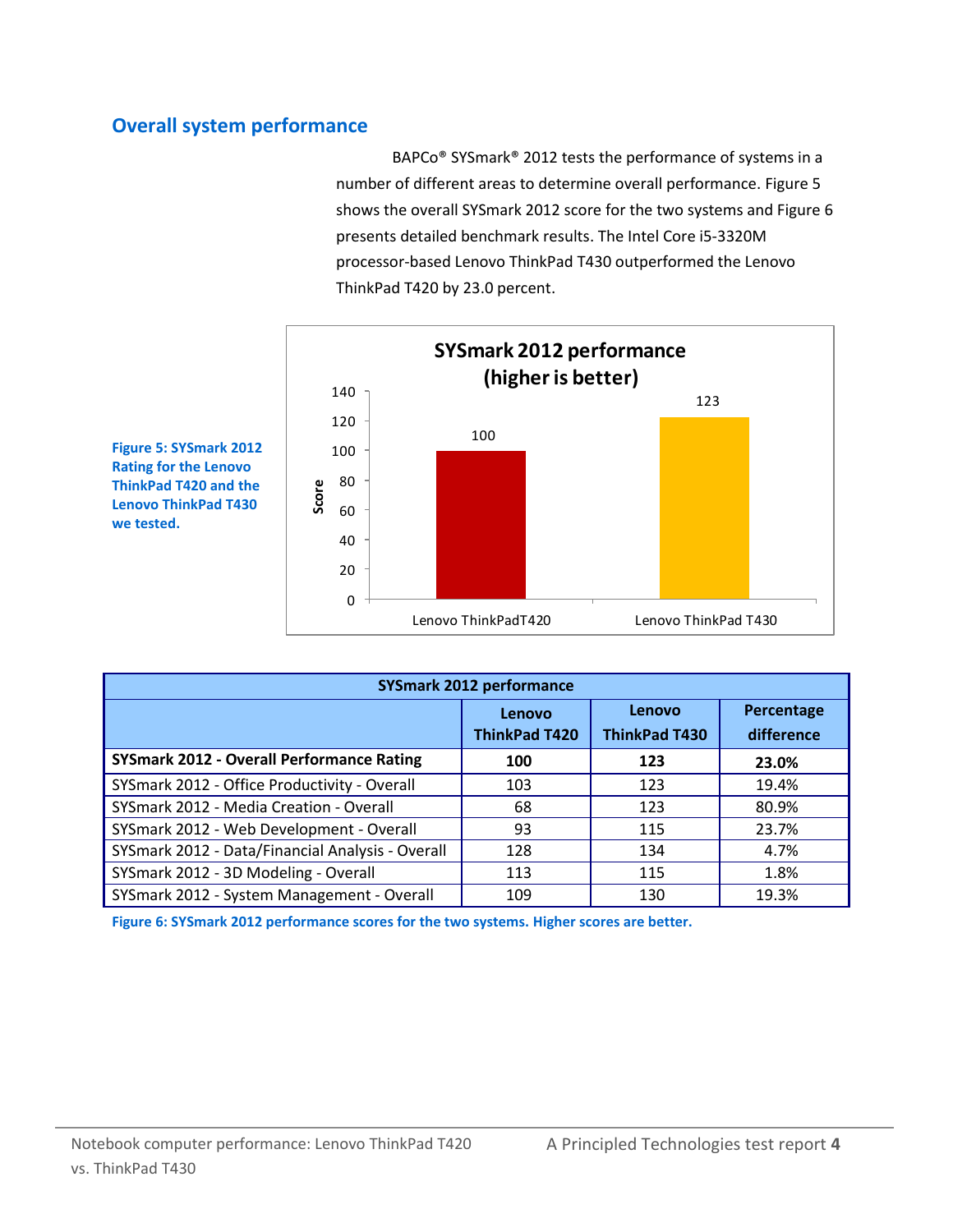## **THE BENCHMARKS WE USED**

In this section, we present a brief overview of the benchmarks we used in our testing.

#### **Futuremark® 3DMark Vantage**

Futuremark 3DMark Vantage is a benchmark designed to rate the performance of DirectX® 10 gaming PCs. It includes two graphics tests, two CPU tests, and six feature tests. The benchmark reports both graphics and CPU scores, as well as an overall 3DMark score to rate overall gaming performance.

For more information on 3DMark Vantage, see [http://www.3dmark.com/3dmarkvantage/.](http://www.3dmark.com/3dmarkvantage/)

## **HDXPRT 2012**

The High Definition eXperience & Performance Ratings Test (HDXPRT) 2012, is a benchmark that evaluates the capabilities of PCs in consumer digital media uses, including

- Media Organizer
- Media Creator
- Photo Blogger
- Video Producer
- **•** Music Maker

For more information on HDXPRT 2012, see [www.hdxprt.com.](http://www.hdxprt.com/)

### **BAPCo SYSmark 2012**

BAPCo SYSmark 2012 is an application-based benchmark that tests performance in the following office workload scenarios: office productivity, media creation, Web development, data/financial analysis, 3D modeling, and system management. SYSmark 2012 records the time the system takes to complete each individual operation in each scenario. For more information on this benchmark, see [http://www.bapco.com/products/sysmark2012/.](http://www.bapco.com/products/sysmark2012/)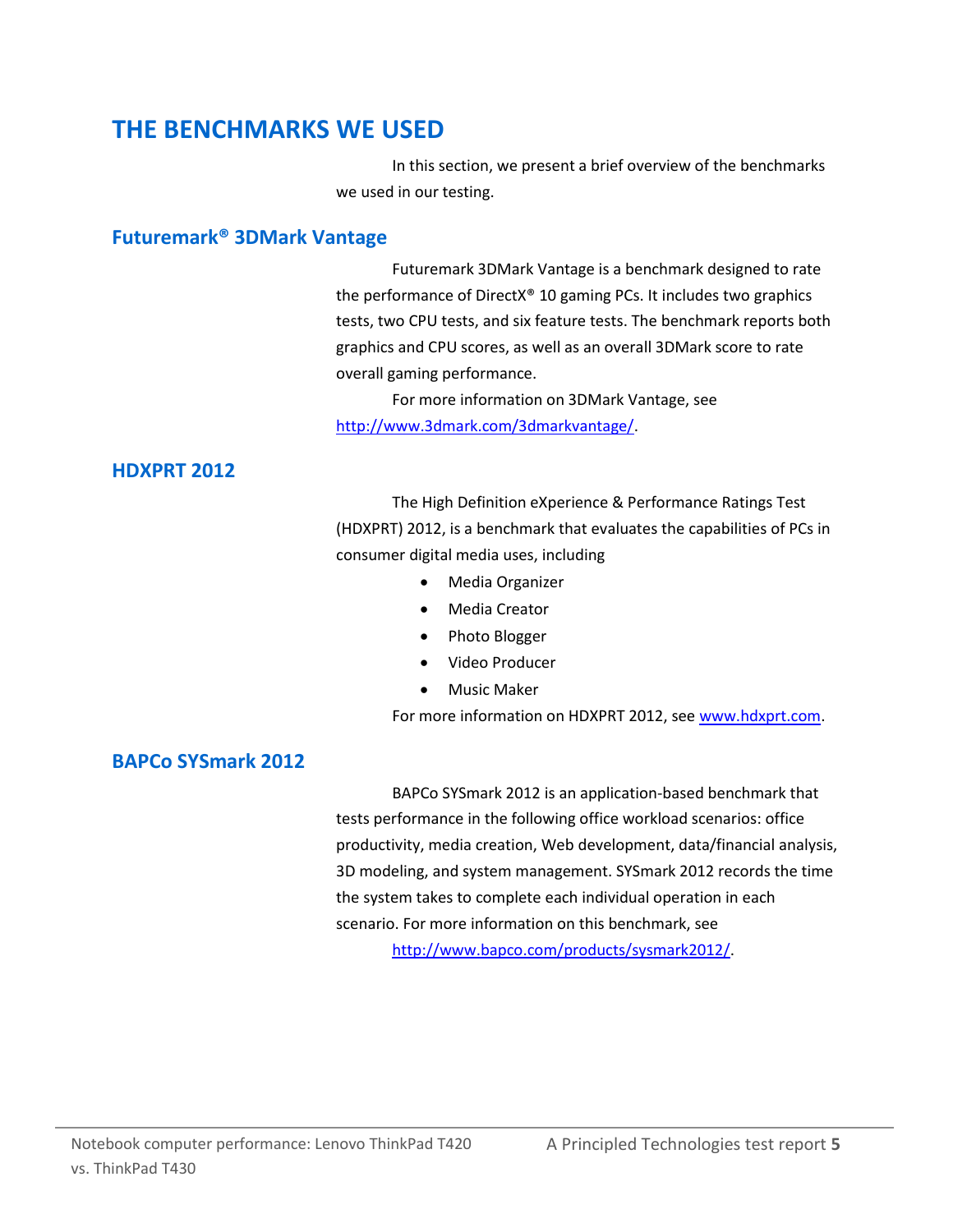# **IN CONCLUSION**

As technology changes and evolves, so should your notebook. An older system with an older processor is unlikely to deliver the best performance for the tasks and workloads of today.

In our tests, the new Intel Core i5-3320M processor-based Lenovo ThinkPad T430 improved performance dramatically over the previous-generation ThinkPad T420, increasing performance by as much as 82.7 percent.

As these results show, upgrading to a new Lenovo ThinkPad T430 can speed performance on a number of tasks you do daily, making for an improved experience compared to your older system.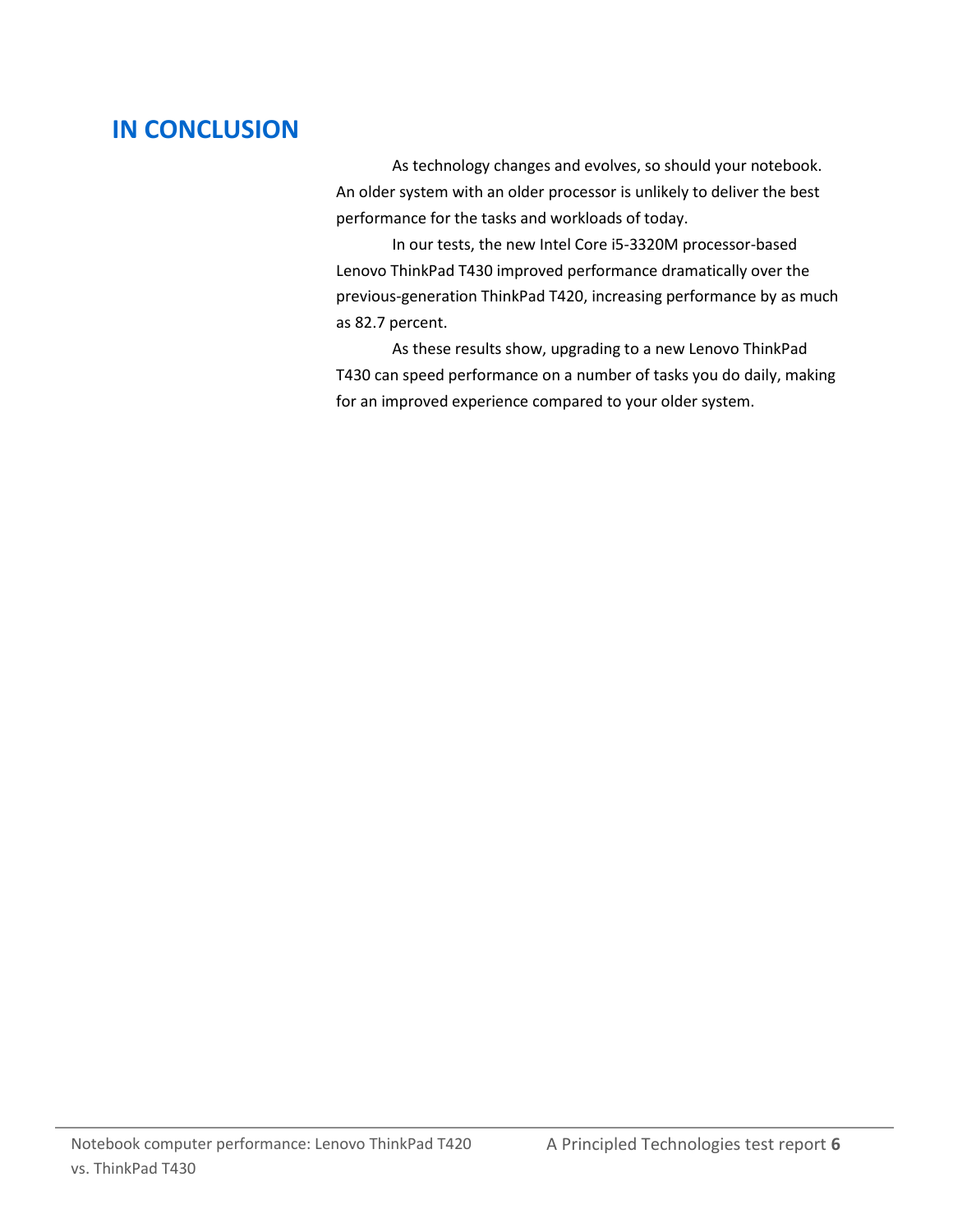# <span id="page-6-0"></span>**APPENDIX A: DETAILED SYSTEM CONFIGURATION**

Figure 7 presents detailed configuration information for the two systems we tested.

| <b>System</b>                  | <b>Lenovo ThinkPad T420</b> | <b>Lenovo ThinkPad T430</b>     |
|--------------------------------|-----------------------------|---------------------------------|
| <b>General</b>                 |                             |                                 |
| Number of processor packages   | $\mathbf{1}$                | $\mathbf{1}$                    |
| Number of cores per processor  | $\overline{2}$              | $\overline{2}$                  |
| Number of hardware threads per |                             |                                 |
| core                           | $\overline{2}$              | 2                               |
| System power management        |                             |                                 |
| policy                         | <b>Energy Saver</b>         | <b>Energy Saver</b>             |
| Processor power-saving option  | Enhanced Intel SpeedStep®   | <b>Enhanced Intel SpeedStep</b> |
|                                | Technology                  | Technology                      |
| System dimensions (length x    | 13-3/8" x 9-1/8" x 1-3/8"   | 13-3/8" x 9-1/8" x 1-3/8"       |
| width x height)                |                             |                                 |
| System weight                  | 4 lbs. 13 oz.               | 5 lbs. 3 oz.                    |
| <b>CPU</b>                     |                             |                                 |
| Vendor                         | Intel                       | Intel                           |
| Name                           | Core i5                     | Core i5                         |
| Model number                   | 2520M                       | 3320M                           |
| Stepping                       | D <sub>2</sub>              | E <sub>0</sub>                  |
| Socket type and number of pins | Socket 988B rPGA            | Socket 988B rPGA                |
| Core frequency (GHz)           | 2.50                        | 2.60                            |
| L1 cache                       | 32 KB +32 KB (per core)     | 32 KB +32 CB (per core)         |
| L <sub>2</sub> cache           | 512 KB (256 KB per core)    | 512 KB (256 KB per core)        |
| L3 cache                       | 3 MB                        | 3 MB                            |
| Platform                       |                             |                                 |
| Vendor                         | Lenovo                      | Lenovo                          |
| Motherboard model number       | 4177Q5U                     | 234222U                         |
| Motherboard chipset            | Intel QM67                  | Intel QM77                      |
| <b>BIOS</b> name and version   | Lenovo 83ET71WW (1.41)      | Lenovo G1ET69WW (2.05)          |
|                                | (07/23/2012)                | (09/12/2012)                    |
| <b>Memory module(s)</b>        |                             |                                 |
| Vendor and model number        | Samsung M471B5773CHS-CH9    | Samsung M471B5273DH0-CK0        |
| Type                           | PC3-10700                   | PC3-12800                       |
| Speed (MHz)                    | 1,333                       | 1,600                           |
| Speed running in the system    | 1,333                       | 1,600                           |
| (MHz)                          |                             |                                 |
| Timing/Latency (tCL-tRCD-tRP-  | $9 - 9 - 9 - 24$            | 11-11-11-28                     |
| tRASmin)                       |                             |                                 |
| Size (MB)                      | 2,048                       | 4,096                           |
| Number of memory module(s)     | $\mathbf{1}$                | $\mathbf{1}$                    |
| Chip organization (single-     | Double-sided                | Double-sided                    |
| sided/double-sided)            |                             |                                 |
| Channel (single/dual)          | Single                      | Single                          |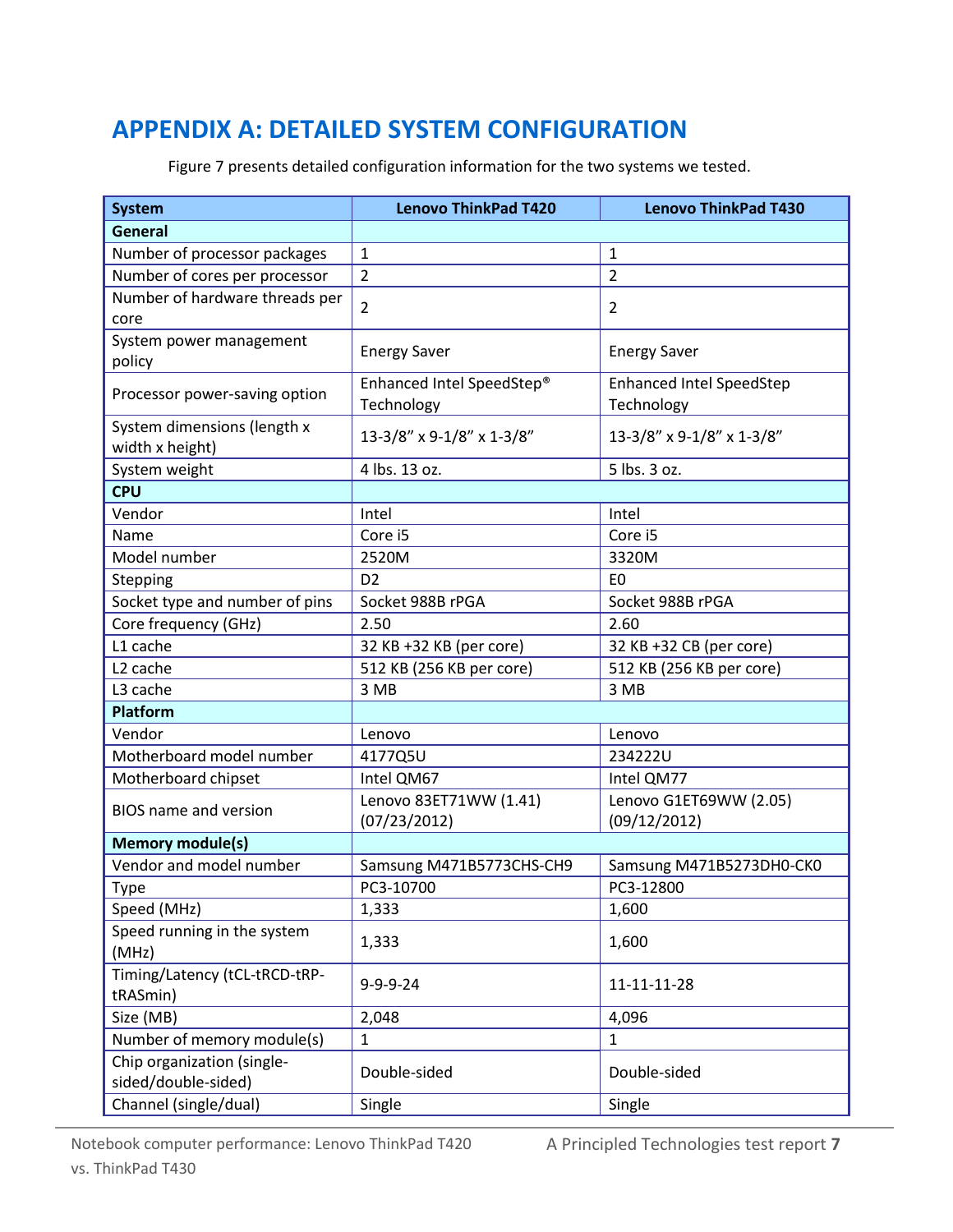| <b>System</b>                           | <b>Lenovo ThinkPad T420</b>                                 | <b>Lenovo ThinkPad T430</b>                                           |
|-----------------------------------------|-------------------------------------------------------------|-----------------------------------------------------------------------|
| <b>Hard disk</b>                        |                                                             |                                                                       |
| Vendor and model number                 | Hitachi HTS725032A9A364                                     | Hitachi HTS725050A7E630<br>Optional: SanDisk SSD U100<br><b>mSATA</b> |
| Number of disks in system               | $\mathbf{1}$                                                | $\overline{2}$                                                        |
| Size (GB)                               | 320                                                         | Hitachi: 50<br>SanDisk: 24                                            |
| Buffer size (MB)                        | 16                                                          | Hitachi: 32<br>SanDisk: NA                                            |
| <b>RPM</b>                              | 7,200                                                       | Hitachi: 7,200<br>SanDisk: NA                                         |
| <b>Type</b>                             | SATA 3.0 Gb/s                                               | SATA 6.0 Gb/s                                                         |
| Controller                              | Intel Mobile Express Chipset<br><b>SATA AHCI Controller</b> | Intel 7 Series Chipset Family<br><b>SATA AHCI Controller</b>          |
| Driver                                  | Intel 11.2.0.1006 (05/30/2012)                              | Intel 11.2.0.1006 (05/30/2012)                                        |
| <b>Operating system</b>                 |                                                             |                                                                       |
| Name                                    | Windows® 7 Professional x64                                 | Windows 7 Professional x64                                            |
| <b>Build number</b>                     | 7601                                                        | 7601                                                                  |
| Service Pack                            | $\mathbf{1}$                                                | $\mathbf{1}$                                                          |
| File system                             | <b>NTFS</b>                                                 | <b>NTFS</b>                                                           |
| Kernel                                  | ACPI x64-based PC                                           | ACPI x64-based PC                                                     |
| Language                                | English                                                     | English                                                               |
| Microsoft DirectX® version              | DirectX 11                                                  | DirectX 11                                                            |
| <b>Graphics</b>                         |                                                             |                                                                       |
| Vendor and model number                 | Intel HD Graphics 3000                                      | Intel HD Graphics 4000                                                |
| Type                                    | Integrated                                                  | Integrated                                                            |
| Chipset                                 | Intel HD Graphics 3000                                      | Intel HD Graphics 4000                                                |
| <b>BIOS</b> version                     | 2089.0                                                      | 2137.0                                                                |
| Total available graphics memory<br>(MB) | 773                                                         | 1,696                                                                 |
| Dedicated video memory (MB)             | 64                                                          | 64                                                                    |
| System video memory (MB)                | 0                                                           | 0                                                                     |
| Shared system memory (MB)               | 709                                                         | 1,632                                                                 |
| Resolution                              | 1,366 x 768 x 32-bit                                        | 1,366 x 768 x 32-bit                                                  |
| Driver                                  | Intel 8.15.10.2769 (05/25/2012)                             | Intel 8.15.10.2696 (03/19/2012)                                       |
| Sound card/subsystem                    |                                                             |                                                                       |
| Vendor and model number                 | Conexant 20672 Smart Audio HD                               | Realtek High Definition Audio                                         |
| <b>Driver</b>                           | Conexant 8.32.23.5<br>(06/05/2012)                          | Realtek 6.0.1.6710 (08/21/2012)                                       |
| <b>Ethernet</b>                         |                                                             |                                                                       |
| Vendor and model number                 | Intel 82579LM Gigabit Network<br>Connection                 | Intel 82579LM Gigabit Network<br>Connection                           |
| Driver                                  | Intel 11.15.16.0 (01/11/2012)                               | Intel 11.15.16.0 (01/11/2012)                                         |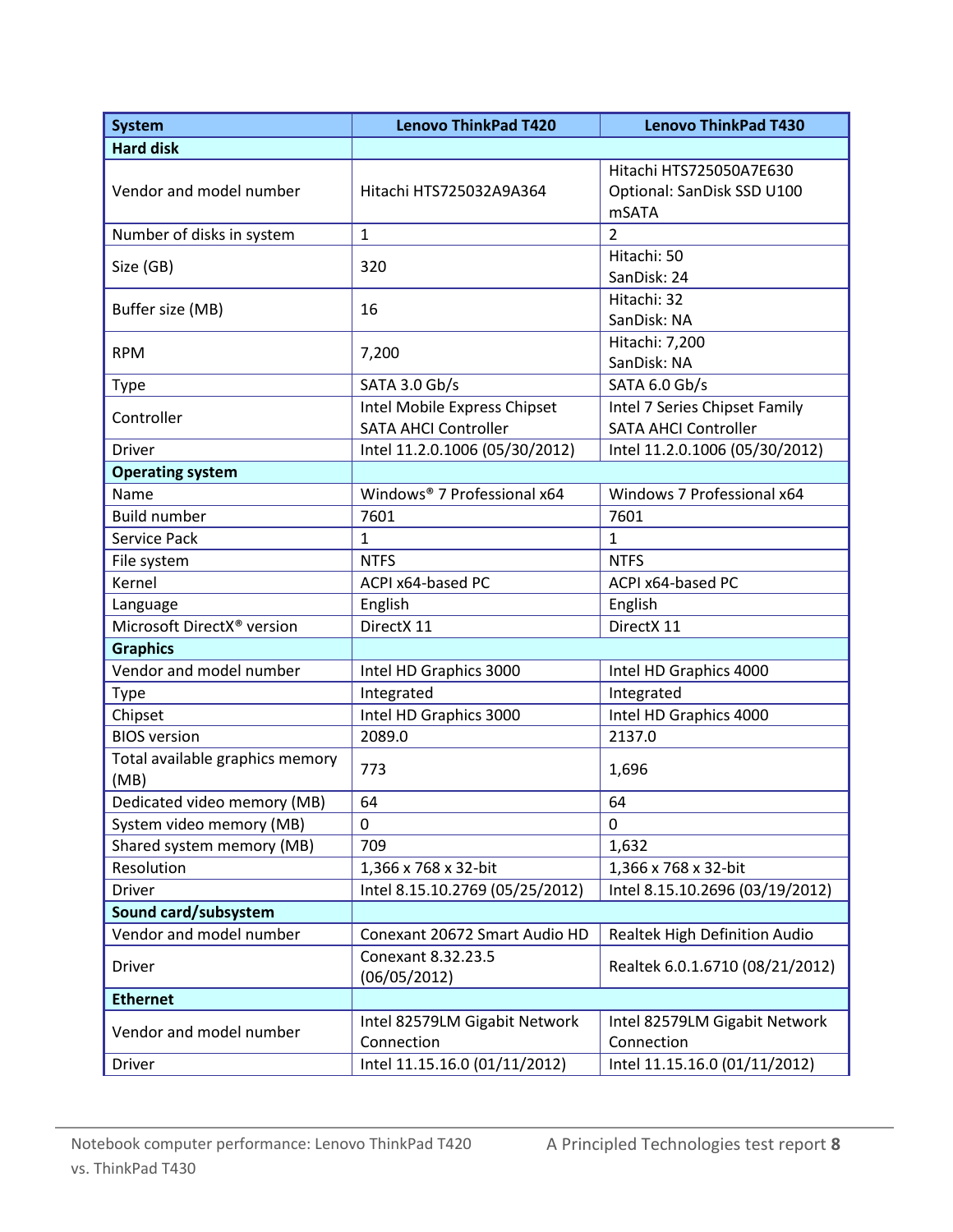| <b>System</b>                  | <b>Lenovo ThinkPad T420</b>        | <b>Lenovo ThinkPad T430</b>            |
|--------------------------------|------------------------------------|----------------------------------------|
| <b>Wireless</b>                |                                    |                                        |
| Vendor and model number        | Intel Centrino™ Advanced-N<br>6205 | Intel Centrino Advanced-N 6205         |
| <b>Driver</b>                  | Intel 15.2.0.19 (06/03/2012)       | Intel 15.2.0.19 (06/03/2012)           |
| <b>Modem</b>                   |                                    |                                        |
| Vendor and model number        | N/A                                | N/A                                    |
| <b>Driver</b>                  | N/A                                | N/A                                    |
| <b>Optical drive(s)</b>        |                                    |                                        |
| Vendor and model number        | Matshita UJ8A0A                    | Optiarc AD-7740H                       |
| <b>Type</b>                    | <b>DVD-RAM</b>                     | DVD-RW                                 |
| <b>USB ports</b>               |                                    |                                        |
| Number                         | $\overline{4}$                     | $\overline{4}$                         |
| Type                           | 3 x USB 2.0, 1 x USB 2.0/eSATA     | 2 x USB 2.0, 2 x USB 3.0               |
| Other                          | Media card reader, DisplayPort     | Media card reader, Mini<br>DisplayPort |
| IEEE 1394 ports                |                                    |                                        |
| Number                         | 0                                  | $\mathbf 0$                            |
| <b>Monitor</b>                 |                                    |                                        |
| LCD type                       | <b>HD LED WXGA</b>                 | <b>HD LED WXGA</b>                     |
| Screen size                    | 14''                               | 14''                                   |
| Refresh rate                   | 50 Hz                              | 60 Hz                                  |
| <b>Battery</b>                 |                                    |                                        |
| Type                           | Lenovo 42T4791                     | Lenovo 45N1011                         |
| Size (length x width x height) | $8-1/8$ " x 2" x 3/4"              | $8-1/2$ " x 3" x 3/4"                  |
| Rated capacity                 | 5200mAh / 10.8V (57Wh)             | 8400mAh / 11.1V (94Wh)                 |
| Weight                         | 11 oz.                             | 1 lbs. 1 oz.                           |

**Figure 7: System configuration information.**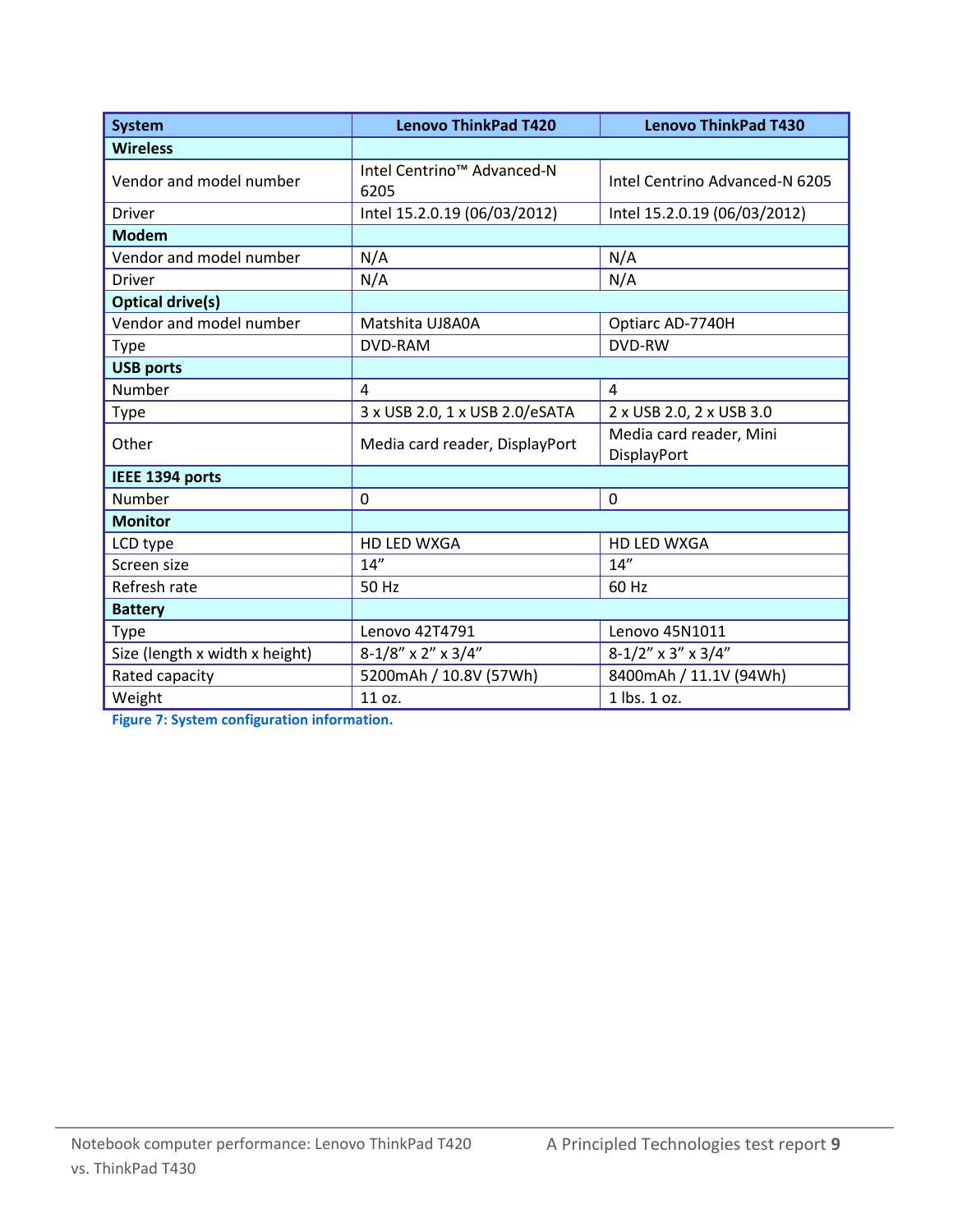# <span id="page-9-0"></span>**APPENDIX B: MEASURING SYSTEM PERFORMANCE**

## **Measuring graphics performance with 3DMark Vantage 1.1.0**

#### **Installing and patching 3DMark Vantage**

- 1. Download the 3DMark\_Vantage\_v110\_installer.exe Windows package from [http://www.futuremark.com/benchmarks/3dmarkvantage/download/.](http://www.futuremark.com/benchmarks/3dmarkvantage/download/)
- 2. Install 3DMark Vantage 1.1.0 with the default options by double-clicking the 3DMark\_Vantage\_v110\_installer.exe file.
- 3. At the Welcome screen, click Next.
- 4. At the License Agreement screen, click I accept the terms of the license agreement, and click Next.
- 5. At the Setup Type screen, click Express, and click Next.
- 6. At the Ready to Install the Program screen, click Install.
- 7. When the 3DMark Vantage Read Me page appears in your Web browser, review the document, and click Close when you are finished.
- 8. At the Setup Complete screen, click Finish.
- 9. Launch 3DMark Vantage 1.1.0 by double-clicking on the 3DMark Vantage desktop icon. Enter the registration code, and click Register.
- 10. Exit 3DMark Vantage 1.1.0.

#### **Running 3DMark Vantage 1.1.0**

For Performance-level results:

- 1. Reboot the system, and wait 2 minutes.
- 2. Double-click the 3DMark Vantage desktop icon to launch the benchmark.
- 3. To close the Important Information window, click Close.
- 4. Click Run Benchmark.
- 5. When the benchmark run completes, take a screenshot of the results, and record the 3DMark, GPU, and CPU scores.
- 6. Perform steps 1 through 5 nine more times, and report the median of the last three runs.

## **Measuring digital media capabilities with HDXPRT 2012**

#### **Setting up the test**

- 1. Insert the HDXPRT DVD-ROM into your DVD drive.
- 2. At the HDXPRT Install screen, click Install HDXPRT.
- 3. Accept the HDXPRT end user license agreement.
- 4. After the setup is complete, select Yes, I want to restart my computer now, and click Finish.

#### **Running HDXPRT**

- 1. Click the HDXPRT 2012 shortcut on the desktop.
- 2. Click Run HDXPRT.
- 3. Enter a test name, choose 3 iterations, and click Run.
- 4. The Results Screen automatically appears at the end of a successful run. The test results files are found in the C:\ProgramFiles\HDXPRT\Reports\<TestName> directory.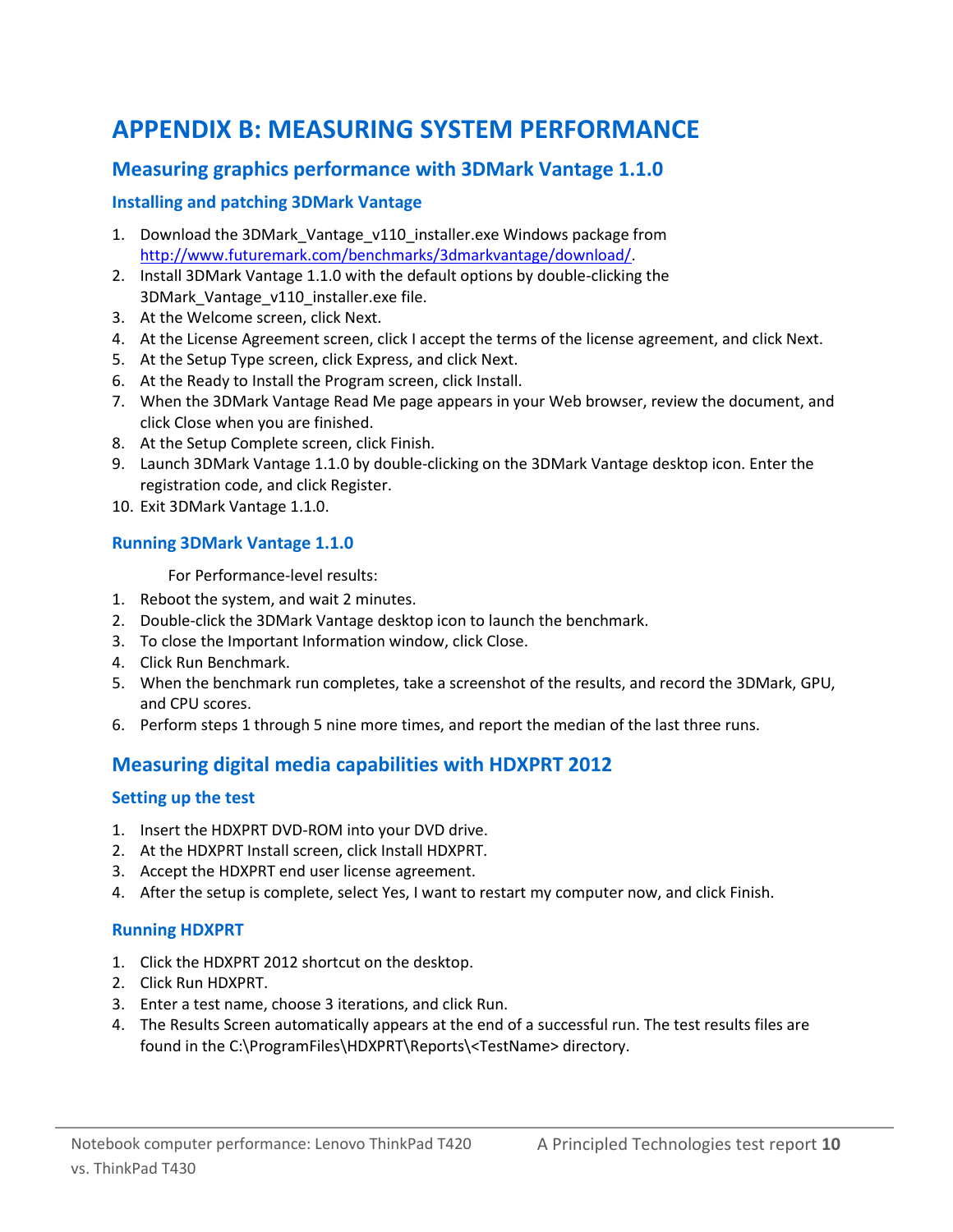## **Measuring overall system performance with SYSmark 2012**

#### **Avoiding antivirus software conflicts**

SYSmark 2012 is not compatible with any virus-scanning software, so we uninstalled any such software that was present on the notebook PCs before we installed the benchmark.

#### **Avoiding pre-installed software conflicts**

SYSmark 2012 installs the following applications, which its test scripts employ:

- ABBYY® FineReader Pro 10.0
- Adobe<sup>®</sup> Acrobat<sup>®</sup> Pro 9
- Adobe After Effects® CS5
- Adobe Dreamweaver<sup>®</sup> CS5
- Adobe Photoshop® CS5 Extended
- Adobe Premiere<sup>®</sup> Pro CS5
- Adobe Flash<sup>®</sup> Player 10.1
- Autodesk<sup>®</sup> 3DS Max<sup>®</sup> 2011
- Autodesk AutoCAD® 2011
- Google SketchUp™ Pro 8
- Microsoft Internet Explorer<sup>®</sup>
- Microsoft Office 2010
- Mozilla<sup>®</sup> Firefox<sup>®</sup> Installer
- Mozilla Firefox 3.6.8
- Winzip<sup>®</sup> Pro 14.5

If any of these applications are already on the system under test, they will cause problems with the benchmark due to software conflicts. To avoid any such issues, before we installed the benchmark, we uninstalled all conflicting pre-installed software applications, including different versions of any of the programs SYSmark 2012 uses.

#### **Setting up the test**

#### **Using the SYSmark built-in Configuration Tool**

This tool supports three levels of configuration:

- 1. Only makes changes that are REQUIRED in order for the benchmark to run.
- 2. Additionally, makes changes that are RECOMMENDED for repeatable results.
- 3. Additionally, makes OPTIONAL changes that help ensure best results.

The Configuration tool makes the following configuration changes at each of the three levels:

#### *Level 1 - Required*

- Disables User Account Control (UAC)
- Disables Windows Update
- Disables System Sleep and Hibernate
- Disables Low Battery Actions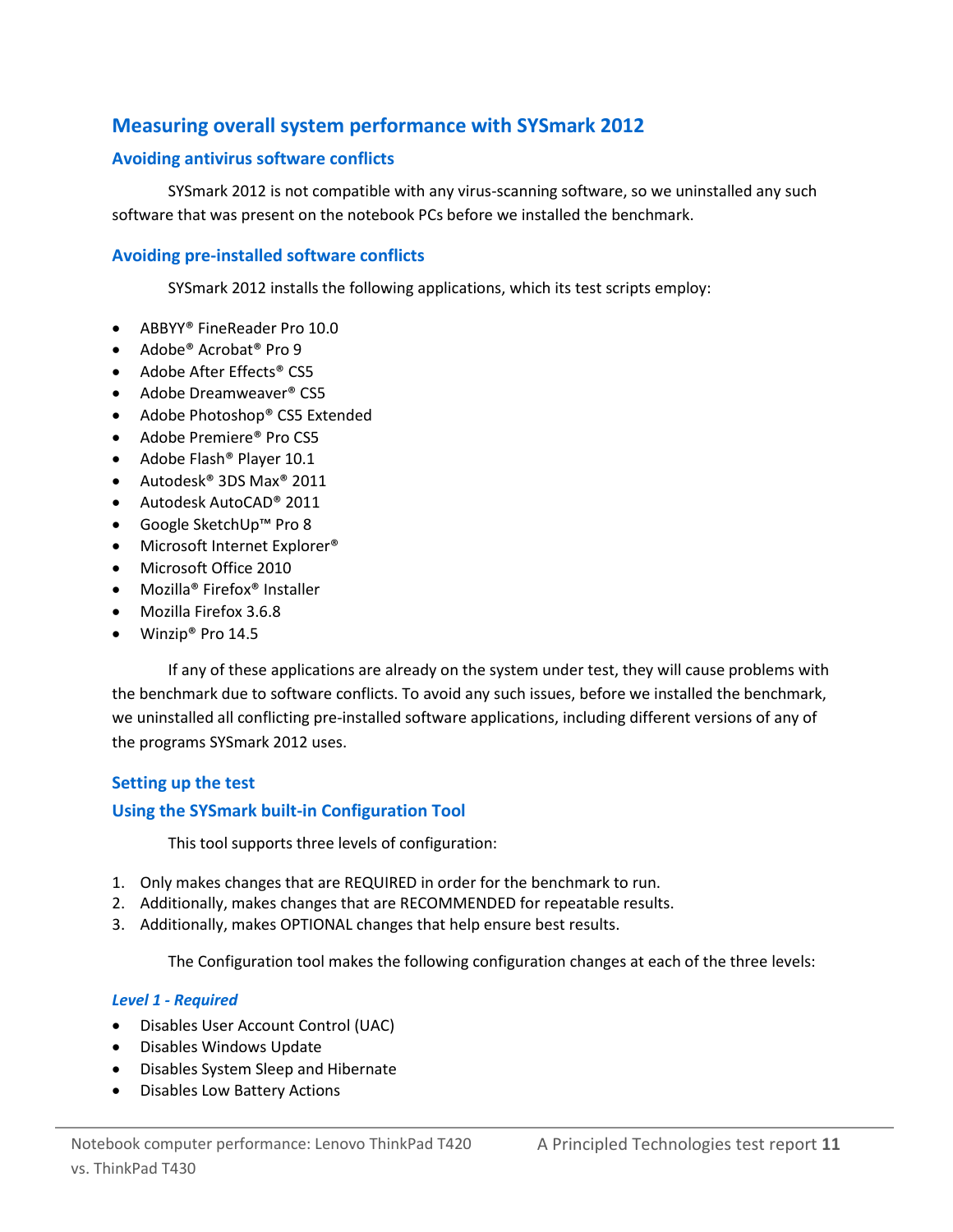Disables Network Proxies

#### *Level 2 - Recommended*

- Creates BAPCo power scheme
- Sets Power Plan Type to High Performance
- Disables Windows Firewall
- Disables Windows Sidebar/Gadgets
- Disables Windows Pop-ups
- Disables Incoming Remote Desktop Connections
- Disables Windows Error Reporting
- Disables Screen Saver and Monitor Timeout
- Sets CPU Adaptive Mode
- Disables Desktop Slideshow
- Disables Disk Defrag

#### *Level 3 - Optional*

- Sets Hard Disk Timeout
- Disables Windows Defender
- Disables System Restore
- Ignores Laptop Lid Close
- Sets Maximum Display Brightness
- Disables Adaptive Brightness

#### **Installing SYSmark 2012 and configuring the system for testing**

- 1. Insert the SYSmark 2012 Install DVD into the notebook PC's DVD drive.
- 2. When the Autoplay menu appears, click Run SYSmark2012 setup.exe.
- 3. At the Welcome screen, click Next.
- 4. Enter the serial number, and click Next.
- 5. Accept the license agreement, and click Next.
- 6. At the Choose Components screen, select Full, and click Next.
- 7. At the Choose Install Location screen, accept the default location of C:\Program Files (x86)\BAPCo\SYSmark2012, and click Next.
- 8. At the Choose Start Menu Folder screen, click Install.
- 9. Insert Disc 2 when prompted.
- 10. At the InstallShield Wizard Complete screen, click Finish.
- 11. Download and install SYSmark 2012 Patch [2 http://www.bapco.com/support/.](http://www.bapco.com/support/)
- 12. Launch SYSmark 2012.
- 13. Click Configuration and choose all options.
- 14. Click Apply, and restart the computer when prompted.

#### **Running the test**

- 1. Launch SYSmark 2012 by double-clicking the desktop icon.
- 2. Enter a Project name and choose 3 iterations.
- 3. Click Run Benchmark.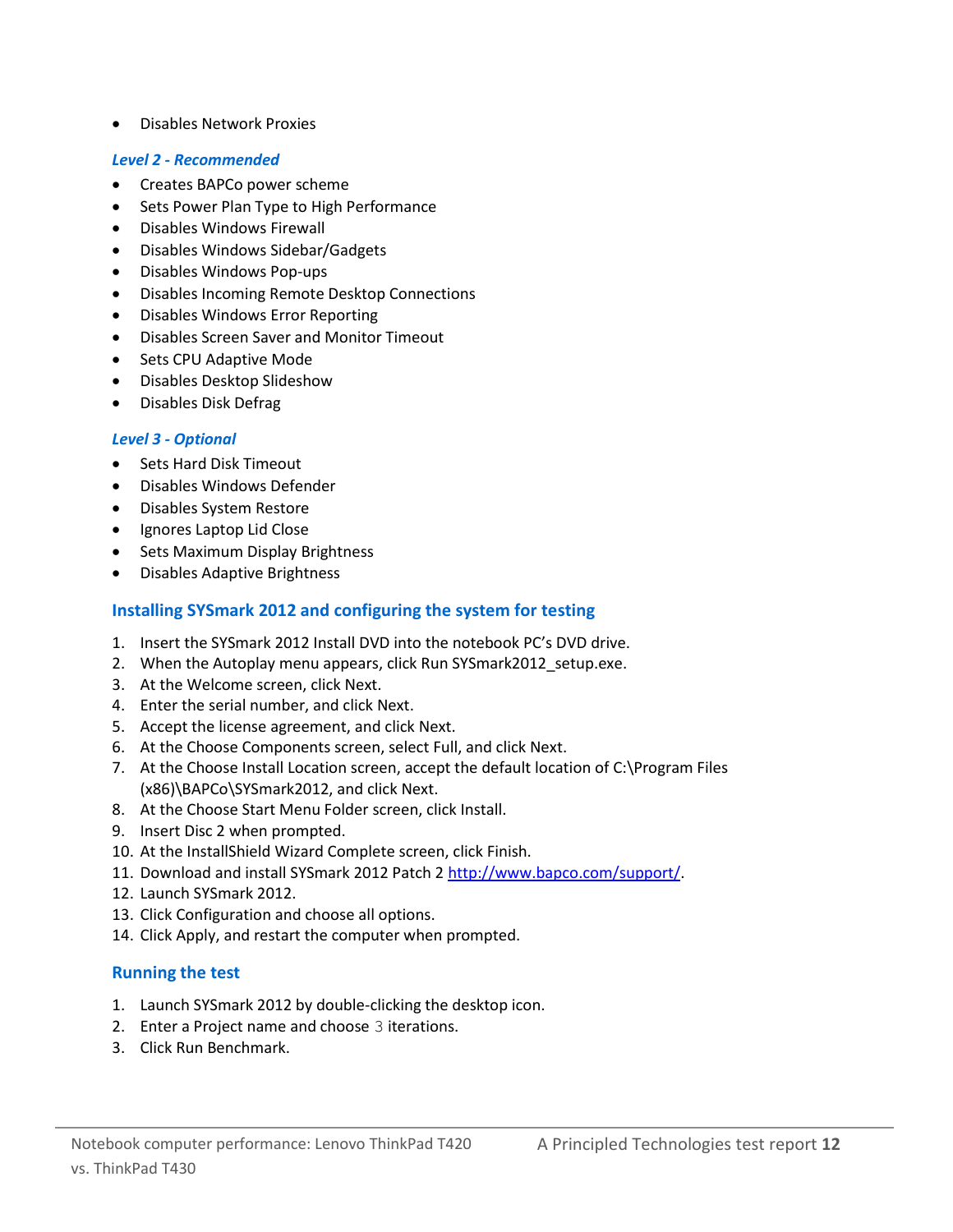#### **Getting the SYSmark 2012 results**

When SYSmark 2012 has completed, the Test Results Viewer appears. To submit these results to BAPCo, we saved the test results by performing the following steps:

- 1. Click Save.
- 2. Enter a name, and select FDR to save the results as an FDR file.
- 3. Click Save again, and select PDF to save the results as a PDF file.
- 4. Browse to the Documents directory where the result FDR and PDF files were saved.